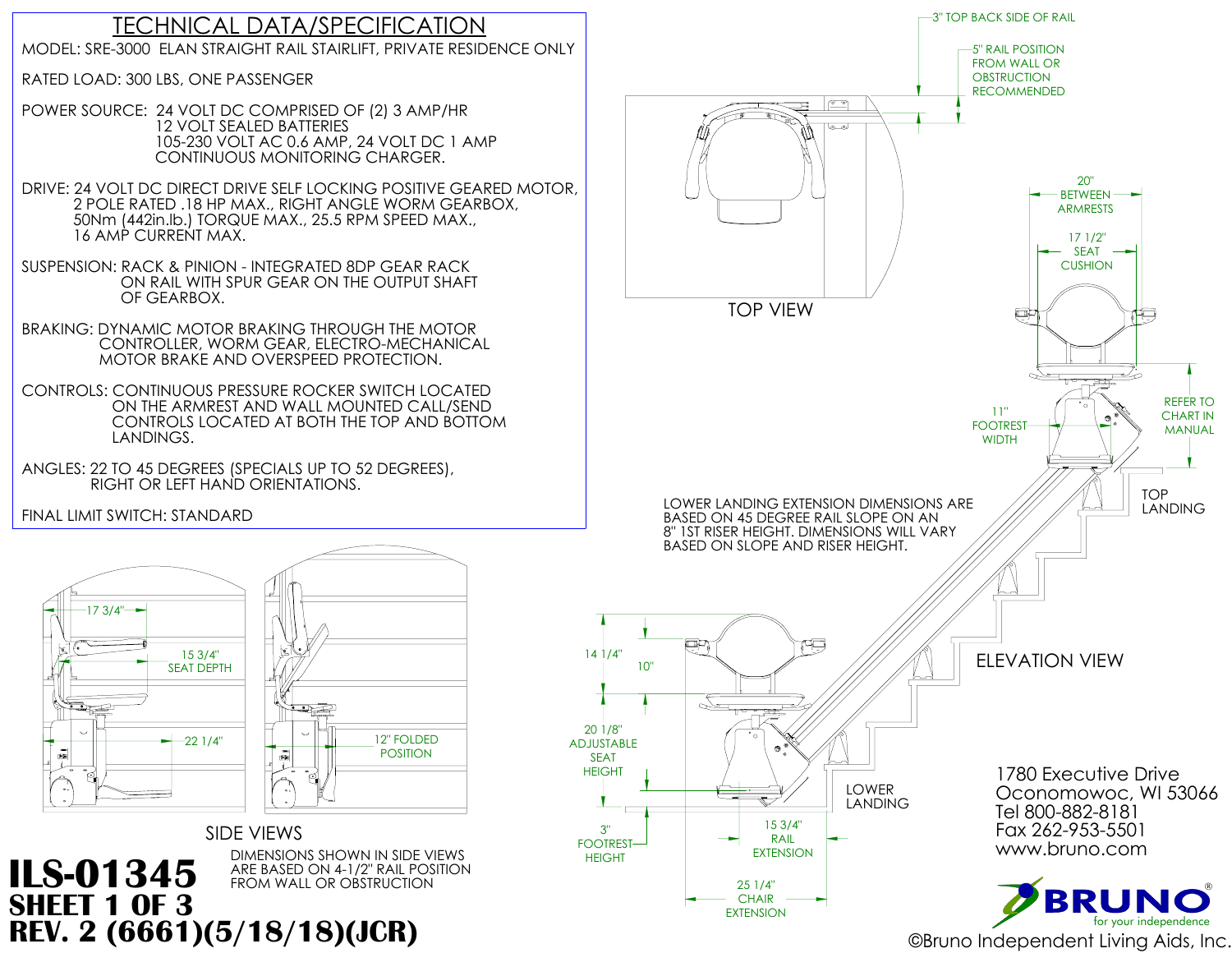

# **SEAT SWIVELED 67 SEAT SWIVELED 90**

# $\gamma$ O $\gamma$  $(0, 0)$

# **ILS-01345 SHEET 2 OF 3 REV. 2** (6661)(5/18/18)(JCR) ©Bruno Independent Living Aids, Inc.

# **DISTANCE FROM WALL - SEAT SWIVELED SRE-3000**